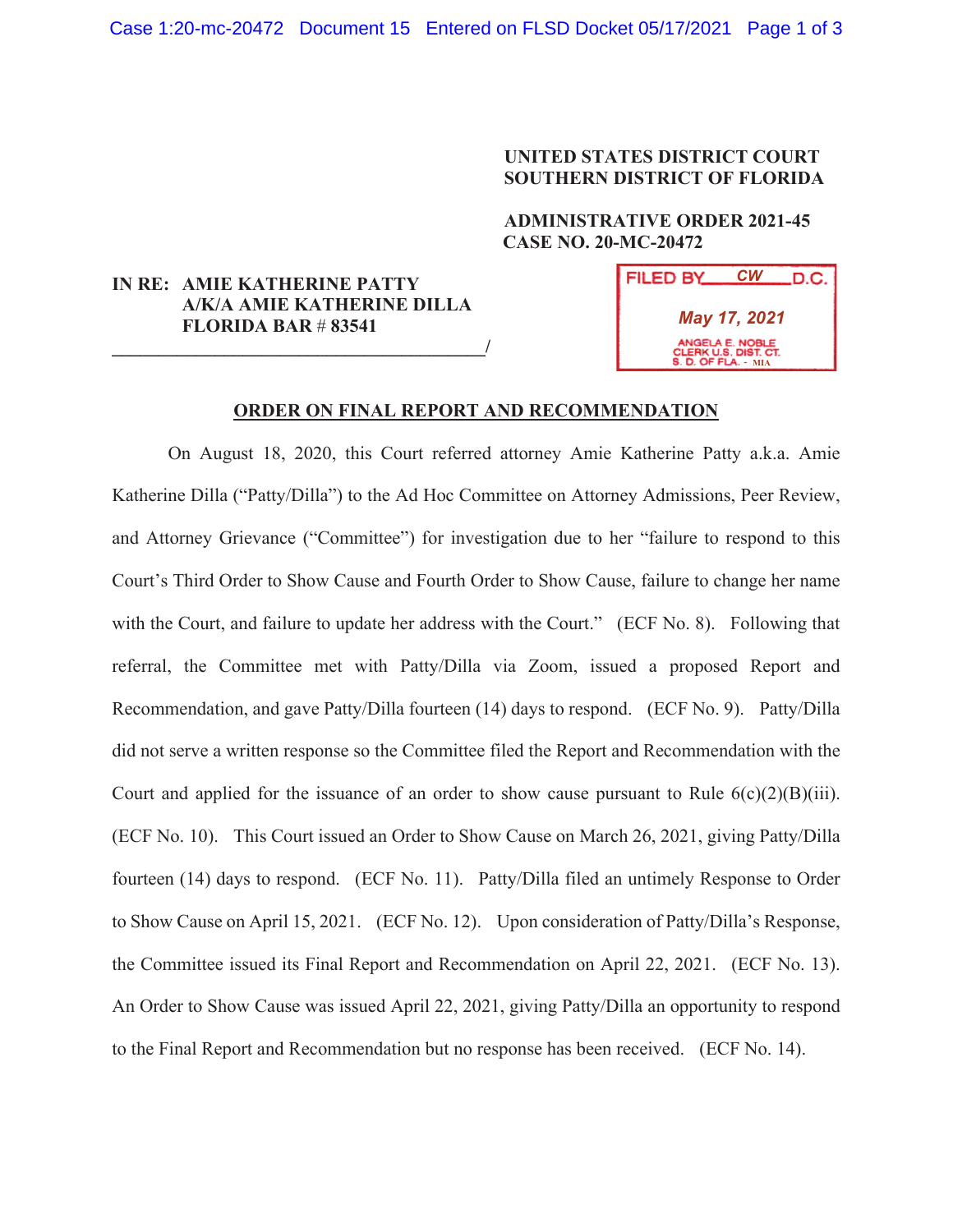Pursuant to Rule  $6(c)(2)(B)(v)$  of the Rules Governing the Admission, Practice, Peer Review, and Discipline of Attorneys, Local Rules of the United States District Court for the Southern District of Florida, the undersigned submitted this matter to the Court for its consideration at a regularly scheduled Judges' Meeting held on May 13, 2021. Upon review of the Final Report and Recommendation, response, and attachments, by unanimous vote of all District Judges and Senior Judges eligible to vote, the Court approved and adopted the Committee's Final Report and Recommendation in full.

Given this background, in accordance with Rule  $6(c)(2)(B)(v)$  and the Court's inherent power to regulate membership in its bar for the protection of the public interest, *see Chambers v. NASCO, Inc.*, 501 U.S. 32, 43 (1991) ("[A] federal court has the power to control admission to its bar and to discipline attorneys who appear before it."),

 IT IS ORDERED that the Committee's Final Report and Recommendation is ADOPTED and the matter is CLOSED.

 IT IS FURTHER ORDERED, consistent with the Final Report and Recommendation, as follows:

- 1. The Clerk of Court shall remove Patty/Dilla from the roster of eligible attorneys authorized to practice law in the Southern District of Florida and shall also immediately revoke the attorney's CM/ECF password;
- 2. Patty/Dilla is henceforth not allowed to seek eligibility and/or readmission to practice in the Southern District of Florida for a period of one year and not before she takes five hours of CLE credit from Legal Fuel on Ethics or Professionalism; and
- 3. That before regaining eligibility and/or admission to practice in the Southern District of